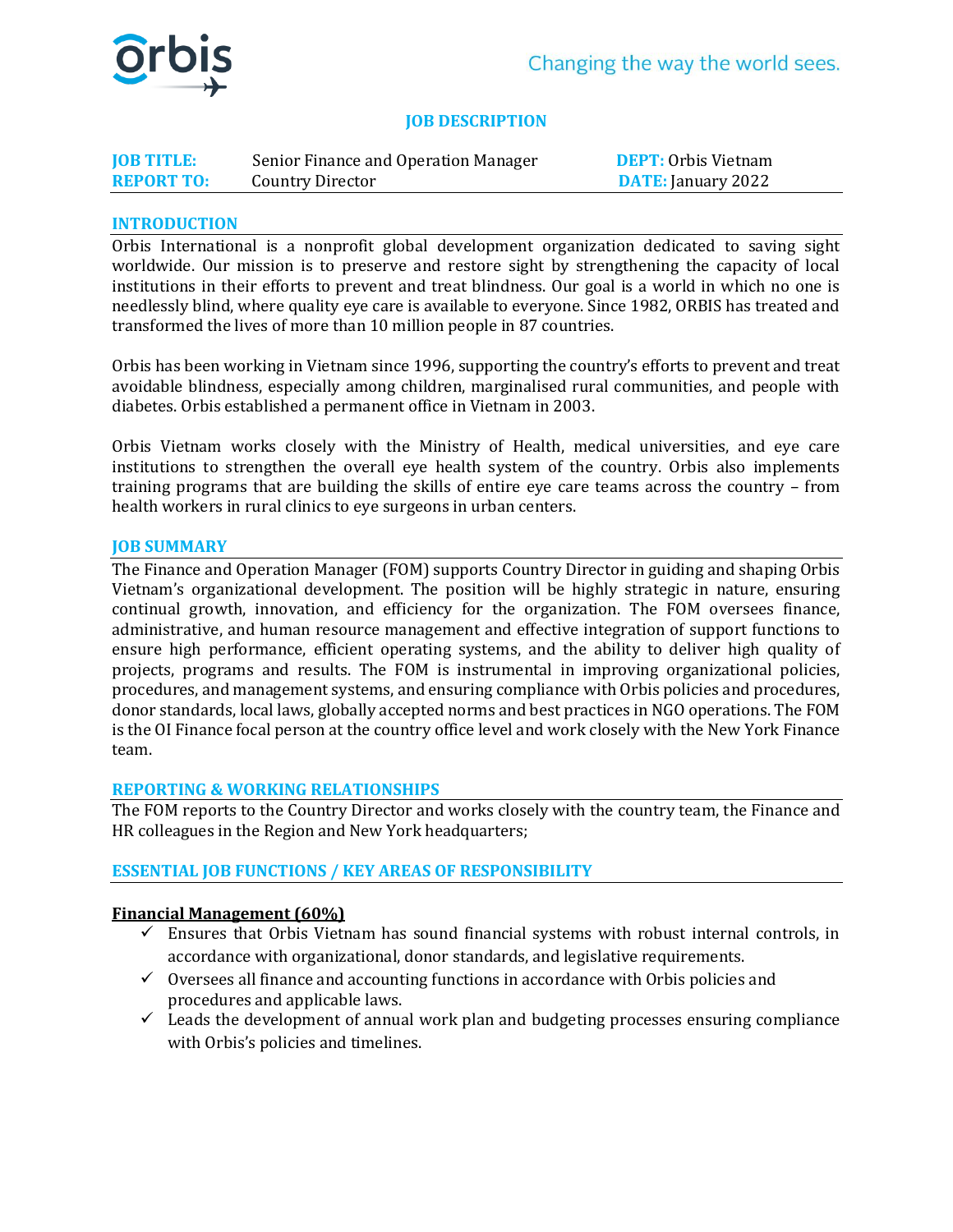

- $\checkmark$  Directs, coordinates, produces accurate and timely financial and management reports to country director, OI headquarter, and donor organizations according to requirements, including but not limited to timely submission of accurate and complete monthly financial reports along with supporting schedules, reconciliations, and variance analysis and justification.
- $\checkmark$  Leads the country office audits and collaborate closely with internal and external auditors and ensure corrective actions are timely prepared and implemented.
- $\checkmark$  Leads all grant administrative management functions including but not limited to tracking of restricted funding information/regulation, submission of financial report, monitoring of project spending, proper allocation of resources, and grant closure.
- $\checkmark$  Ensure all approved grants and no-cost extension are timely shared with the Grant Manager in New York; and ensure all donor reports are reconciled with MIP figures and reviewed by New York Finance before submission to donors.
- $\checkmark$  Conduct partner financial pre-assessment, financial monitoring/audit in accordance with Orbis sub-recipient pre-assessment and monitoring policy.
- $\checkmark$  Represents Orbis with government and legal authorities, as required, on financial and tax issues, keep abreast and ensure compliance with government regulations regarding financial management.
- $\checkmark$  Ensure compliance with Vietnam statutory requirement, ensure all dues to the Vietnam Government (such as payroll taxes) are correctly calculated and paid fully on time.
- ✓ Ensure all financial transactions are timely and accurately entered in MIP and deadline for monthly financial reporting to OI headquarters is met.

# **Strategic & General Management (15%)**

- $\checkmark$  Provides strategic thought and leadership on developing and overseeing the implementations of support functions include Finance, Human Resource Management, IT, Procurement, and PR& communication.
- $\checkmark$  Guides the organizational change process and deliver continual improvements in key operational areas.
- $\checkmark$  Promotes the organizational values, principles, attitudes, behaviors, strategies and standards.
- $\checkmark$  Establish policies that promote this organizational culture and vision in work place.

# **Human Resource and Organizational Management (15%)**

Oversees the successful implementation of the human resource strategy including organizational restructuring, recruitments, compensations, benefits administration and oversight; professional training and development, including new employee orientation; retention and succession strategies; regulatory oversight and legal compliance

- $\checkmark$  Ensures that the organization has a consistent performance management process and that staff follows the process throughout the year and that the outputs are filed, recognizes good performance and dedication of staff members, and address performance issues.
- $\checkmark$  Identifies critical capacity requirements of country workforce (for both Orbis and partner's staff) and take the necessary steps to address the needs and strengthen the organization.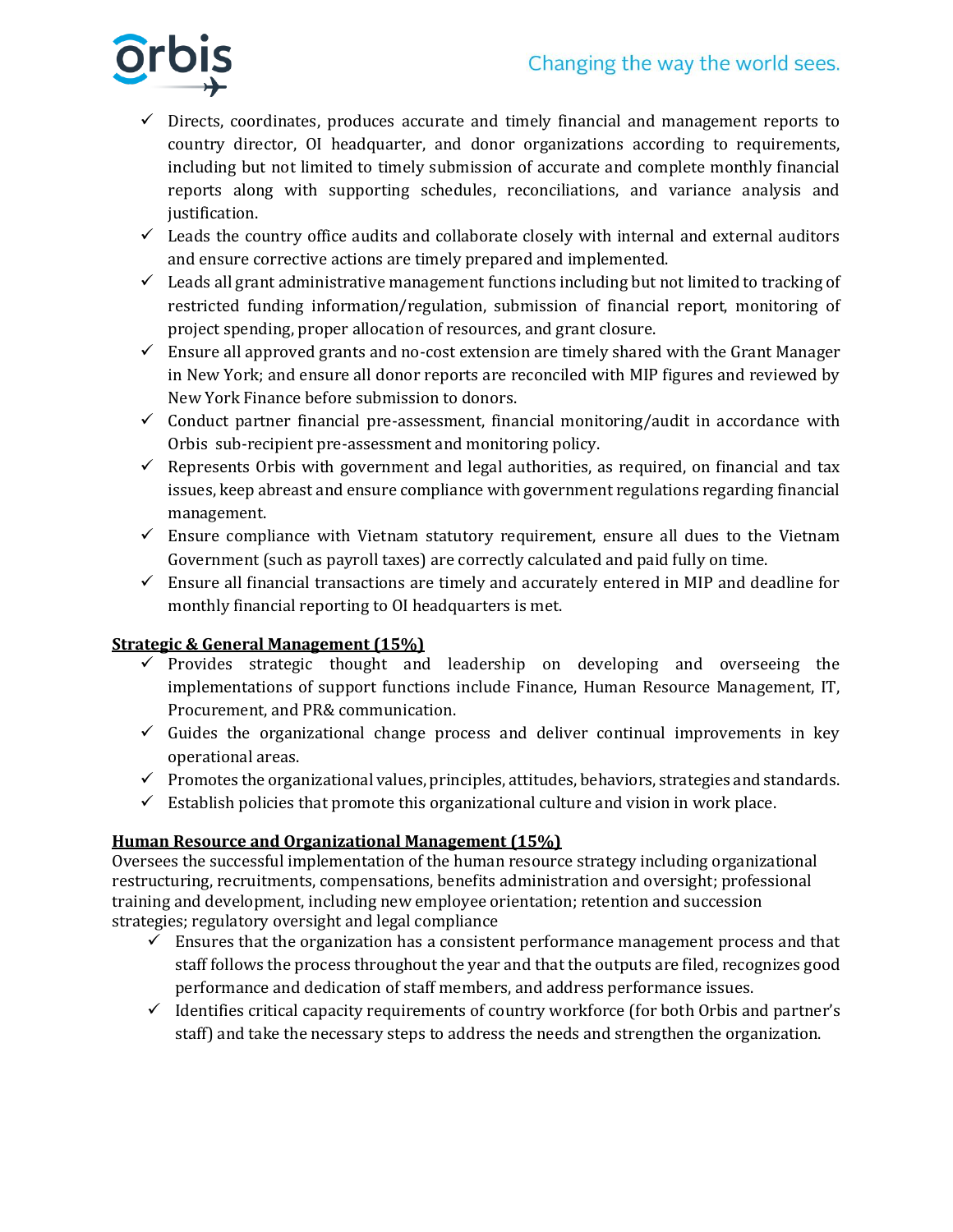

 $\checkmark$  Develops and implements the staff development plan to ensure the highest level of learning, development and retention, monitors progress against these.

## **Administrative Management Duties (10%)**

- $\checkmark$  Ensures the legal requirements of Orbis and contractual partnerships and agreements are credible and up to date (MOU, contracts, leases, and other legal documents)
- $\checkmark$  Oversees the implementations of the procurement to eliminate deficiencies in procurement
- $\checkmark$  Ensures the ongoing maintenance and updating of information systems and infrastructure
- $\checkmark$  Ensures smooth daily operations of physical and equipment for all Orbis field offices;
- $\checkmark$  Promotes effective communications and information flow among Orbis field offices, units, and ensures that enabling systems and mechanisms are in place.

## **Other Management**

 $\checkmark$  Performs other duties as assigned.

# **QUALIFICATIONS & EXPERIENCE**

- Vietnamese citizen;
- At least 10 years working experience in related field
- Proficiency in Microsoft Office (Word, Excel, PowerPoint);
- Master degree in Public Administration and Accounting/ Finance is preferred;
- Working experience in development sector, especially NGOs and community groups;
- Strong background knowledge of funding situation in Vietnam is preferred;
- Sound experience in managing USAID, EU and multi donor funded projects is an advantage
- Has skills in project finance management, presentation and communication;
- Has strong experience working with the Ministry of Health or in public health is preferred.
- Good knowledge of spoken and written Vietnamese and English;
- Ability to work in a team environment without direct formal hierarchy;
- Demonstrates flexibility, adaptability and initiative;
- Motivated team player/leader who can manage his/her own project and provide support to team;

## **SKILLS & ABILITIES**

- Excellent team building, organizational, analytical, and communications skills. He or she will be performance driven with the ability to motivate and develop human potential.
- Skills mix should include organizational development, human resource management, budget and resource development, strategic planning, and familiarity with information technology.
- Initiative, judgement, flexibility, attention to detail, ability to prioritize and work effectively under time constraints, service to others, and solution oriented
- Personal qualities of integrity, credibility, and commitment to Orbis's mission.
- Excellent people, team building to facilitate the work of others, communications skills (English and Vietnamese) and ability to create and excel in a dynamic working environment.
- Ability to travel up to 20% of the time, especially when the Orbis flying hospital is coming to Vietnam.
- Excellent team building, organizational, analytical, and communications skills.